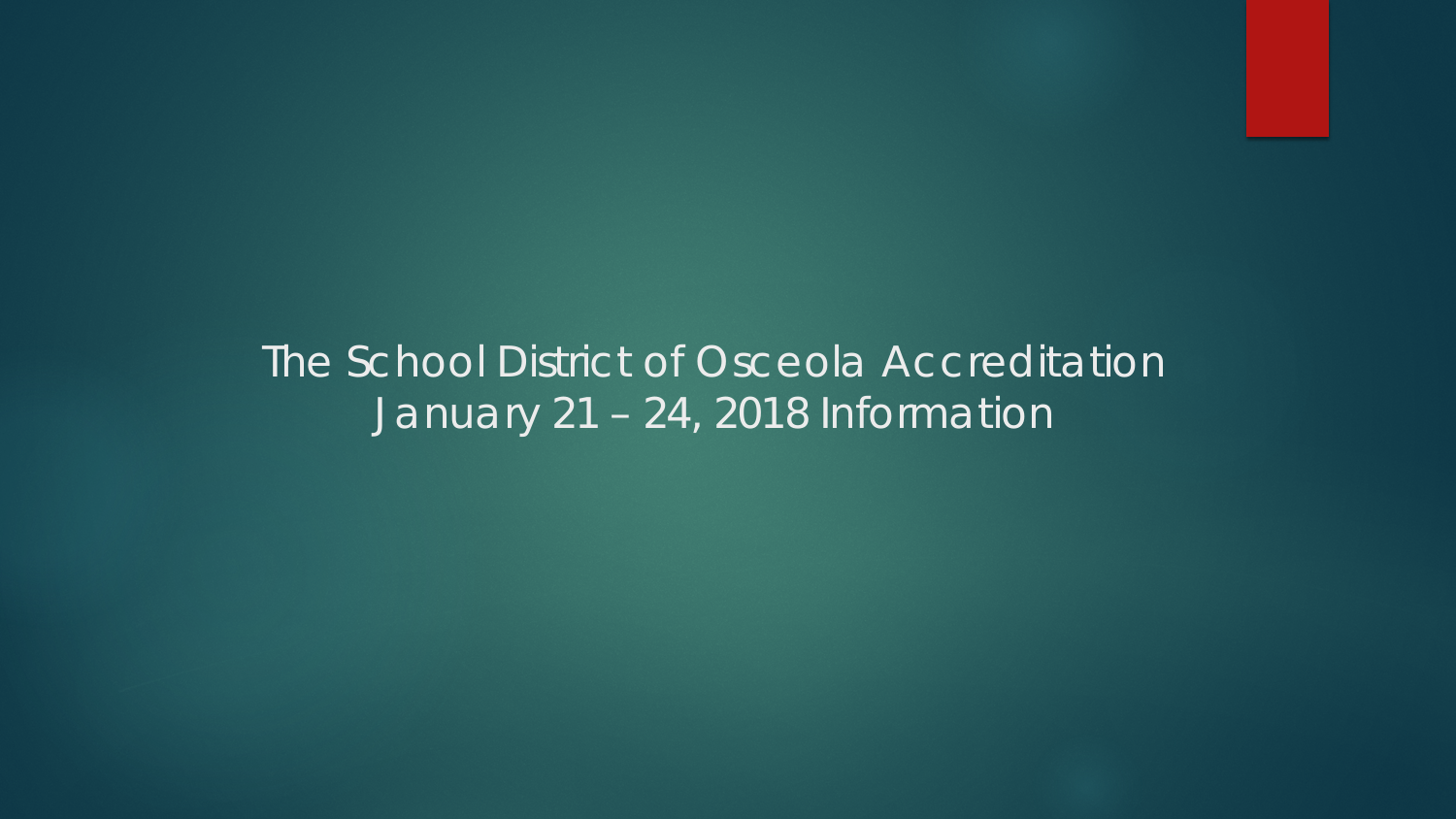### Who is AdvancED

- AdvancED is the largest community of education professionals in the world. They are a non-profit, non-partisan organization that conducts rigorous, on-site reviews of a variety of educational institutions and systems to ensure that all learners realize their full potential. While their expertise is grounded in more than a hundred years of work in school accreditation, AdvancED is far from a typical accrediting agency. Their goal isn't to certify that educational institutions are good enough. Rather, their commitment is to help these institutions continuously improve.
- Combining the knowledge and expertise of a research institute, the skills of a management consulting firm and the passion of a grassroots movement for educational change, they serve as a trusted partner to 34,000 educational institutions—employing more than four million educators and enrolling more than 20 million students—across the United States and 70 other nations. AdvancED was created through a 2006 merger of the Pre-K-12 divisions of the North Central Association Commission on Accreditation and School Improvement (NCA CASI) and the Southern Association of Colleges and Schools Council on Accreditation and School Improvement (SACS CASI)—and expanded through the addition of the Northwest Accreditation Commission (NWAC) in 2012.

#### **VISION**

**Create a world of opportunities for every learner.** 

#### **MISSION**

Lead and empower the education community to ensure that all learners realize their full potential.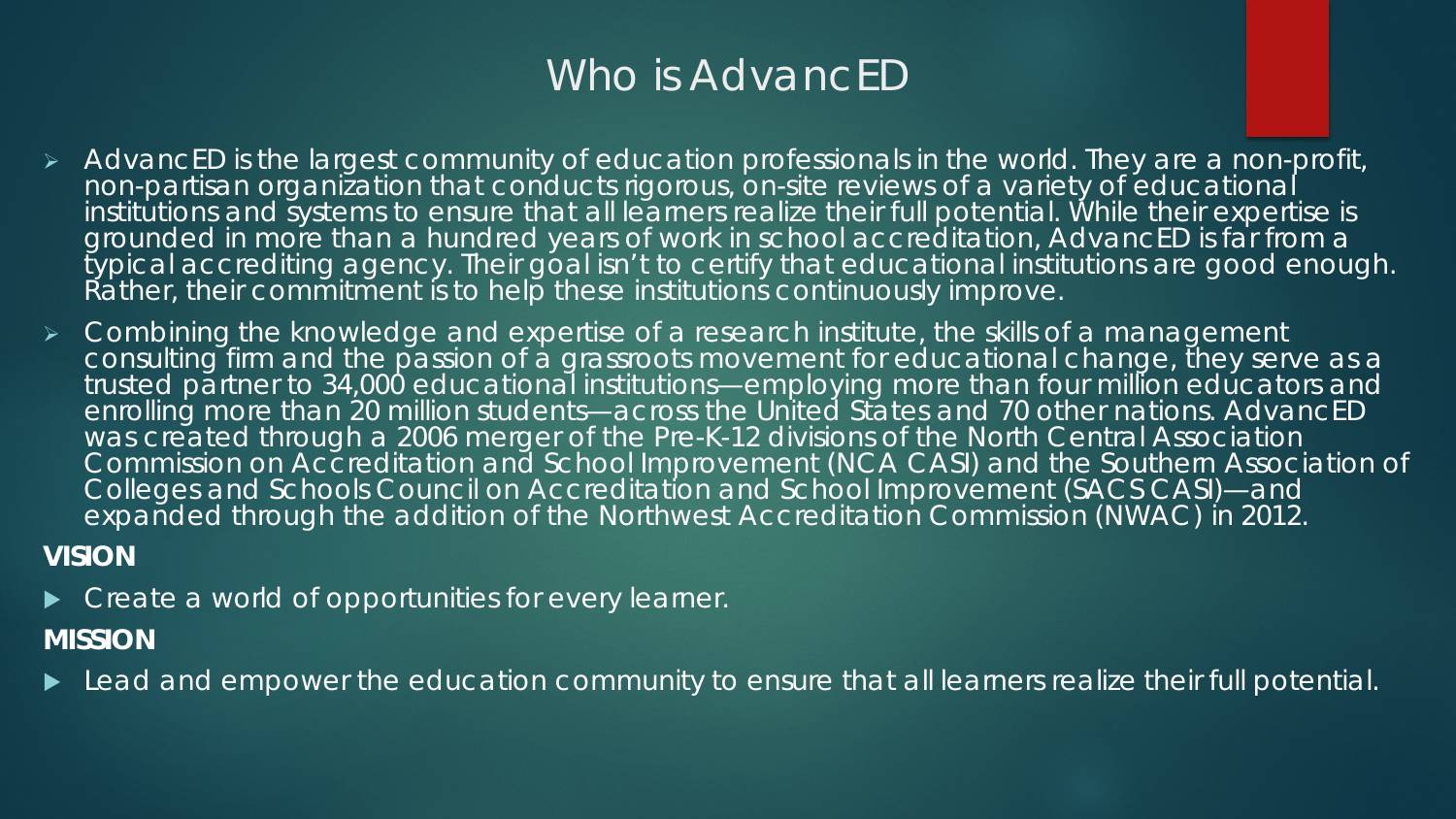#### AdvancED Goal

Is to meet every educational organization where they are and empower them to successfully navigate a continuous improvement journey that is guided by a community inspired vision to create a world of opportunities for every learner.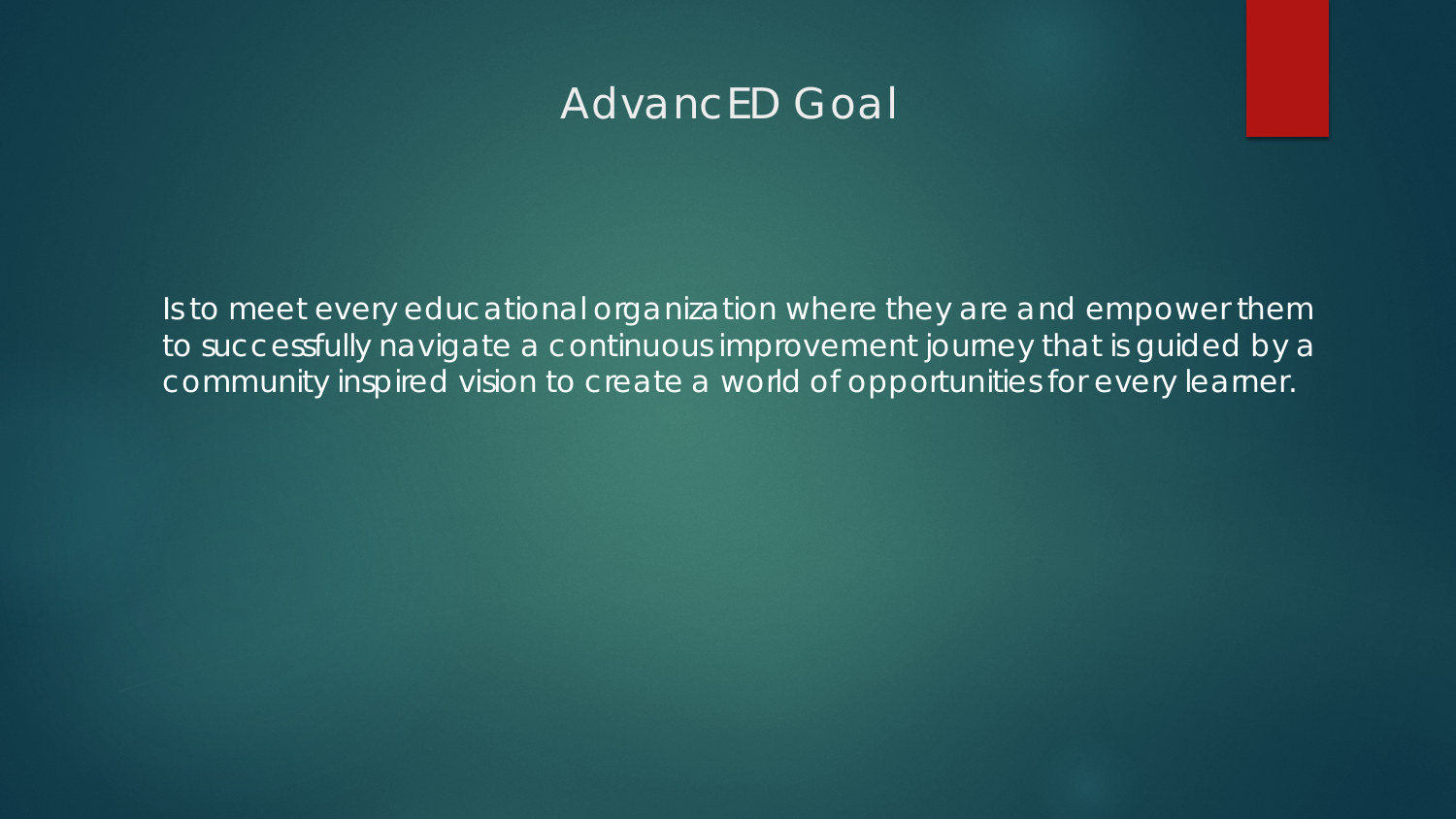#### **Why Accreditation?**

- $\triangleright$  It provides districts to be able to exchange credits, courses, and grade-level placements between schools and universities around the world, and validation of diplomas and certificates to other accredited schools and universities.
- $\triangleright$  It ensures the district has a consistent level of quality in a network of participating schools that is valued by the public and by colleges and universities.
- $\triangleright$  Students within an accredited school district become part of a worldwide network of quality institutions focused on student performance.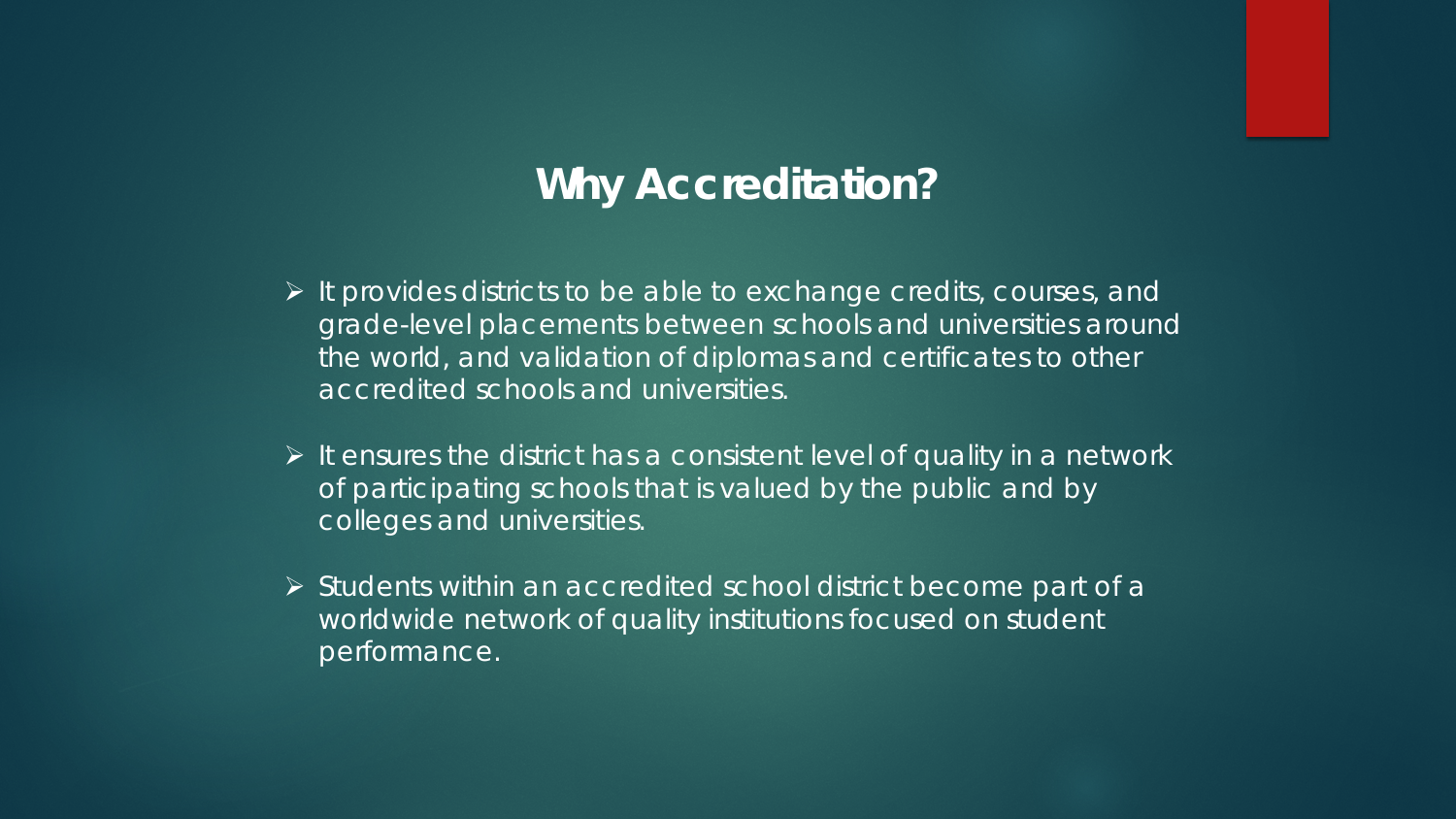#### What is an Accredited School District ?

- $\triangleright$  A district that enhances the capacity of staff.
- A district that is motivated to impact students at all levels of achievement.
- $\triangleright$  A district that communicates regularly to all stakeholders.
- $\triangleright$  A district that has the ability to effectively drive student performance and continuous improvement in education.
- A district that is dynamic and continuously evolving, with an unrelenting focus on students.
- $\triangleright$  A district that operates as learning communities demonstrating a positive culture throughout the district.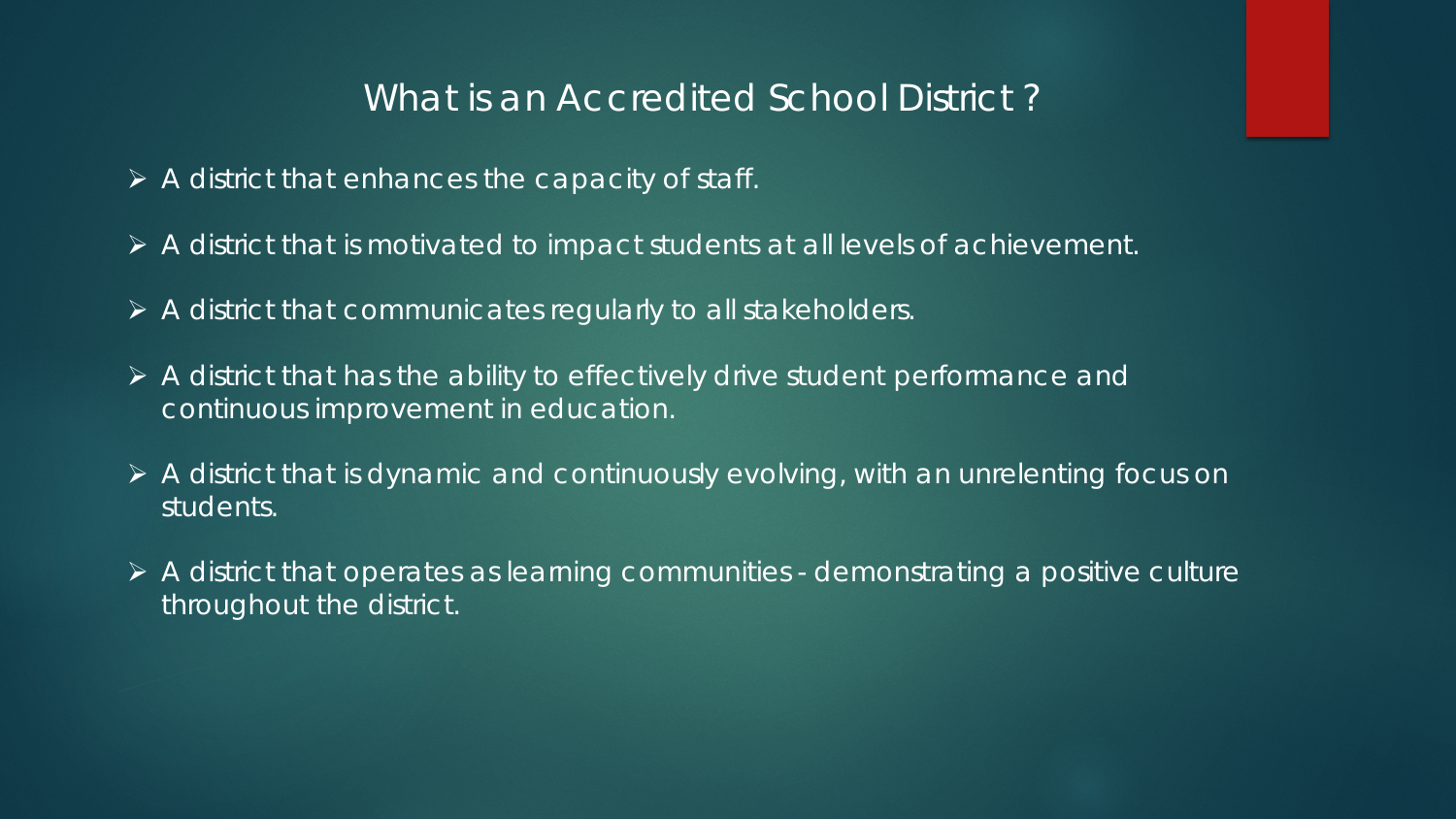# AdvancED Approach to Accreditation

#### Personalized

- Districts often have unique and varied priorities when it comes to engaging in a true, verifiable, third-<br>party assessment of their quality. AdvancED has developed quality standards and processes that meet the unique requirements for:
- public and private schools and systems,
- education corporations,
- post secondary, and
- digital learning institutions.

#### Empowering

 With a balanced, systemic approach combining Standards, stakeholder feedback and student performance to measure quality programs, relationships and results, their systems-oriented Accreditation Process helps institutions make the most of their talents and resources. Their process aligns accreditation with accountability, emphasizing learner outcomes when evaluating districts quality. However, they believe that it is not the outcome but the course taken over time that yields the greatest return on investment.

#### Clear Expectations

- AdvancED Performance Accreditation requires that districts must:
- Meet the AdvancED Standards and accreditation policies.
- Demonstrate quality assurance through internal and external review.
- Engage in continuous improvement.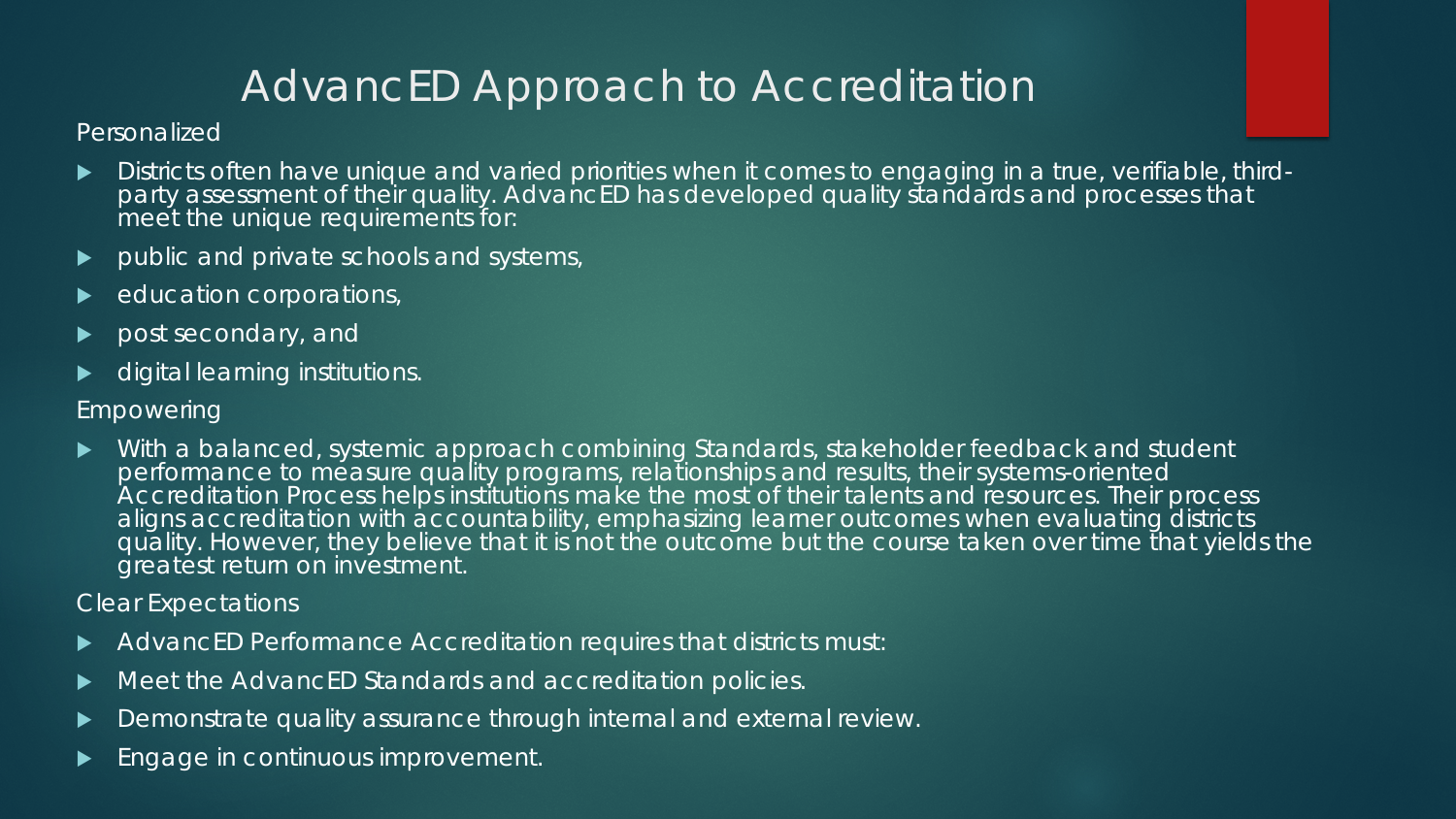#### AdvancED Accreditation Process

- AdvancED beliefs are continuous improvement, resulting in success for all learners, is the goal of every district. While the *Improvement Journey* for each district may look different, measures of quality for learning and instruction are ever present. The *AdvancED Performance Standards* support this cornerstone by providing a set of evaluative criteria that lays the foundation for improvement planning and implementation.
- Based on rigorous research and best practices, AdvancED created a set of Standards that are a powerful tool for transcending compliance, driving district transformation and accelerating improvement. AdvancED Engagement Review Teams will used these standards to evaluate the district. They believe that the use of these Standards will help districts convert from a previous event-driven accreditation process where districts were held accountable to the same evaluation expectations into a continuous improvement system where each district can personalize and customize the experience based on their unique vision and long-term strategic goals and objectives.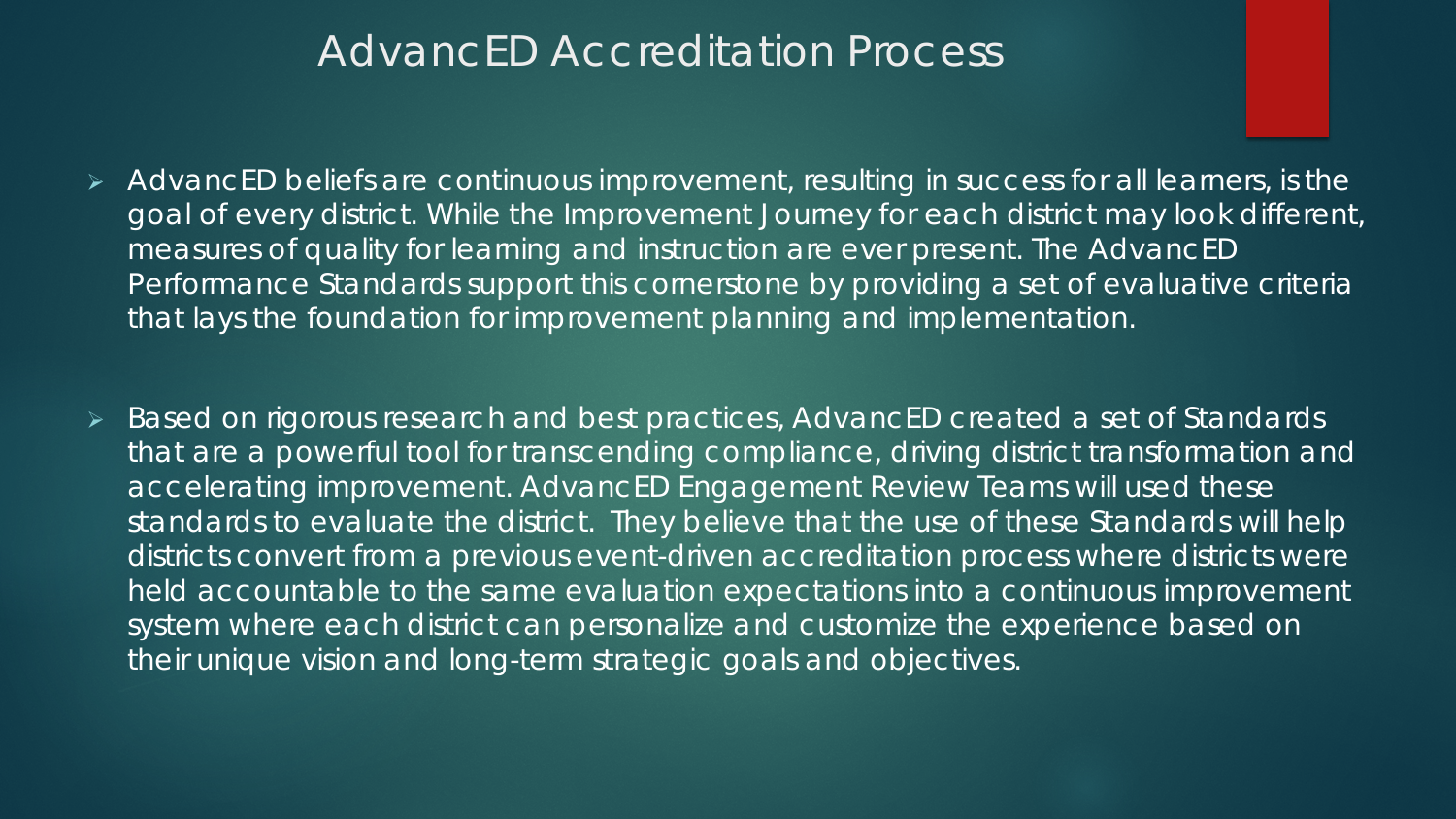# AdvancED Accreditation state-of-the-art productivity platform for District continuous improvement

AdvancED see's school districts as complex ecosystems, where each piece of data, from assessments and transcripts to demographics and growth models, represent a distinct part of the whole. They believe that when it comes to improvement, educators must rely on the data to light a clear path from where they are to where they want to go.

The eProve platform allows districts to align improvement efforts through seven comprehensive elements that empower them to make sense – and use of – their data, offering a valuable companion on the journey of continuous improvement.

- Clear Direction
- Healthy Culture
- High Expectations
- Impact of Instruction
- Resource Management
- Efficacy of Engagement
- Implementation of Capacity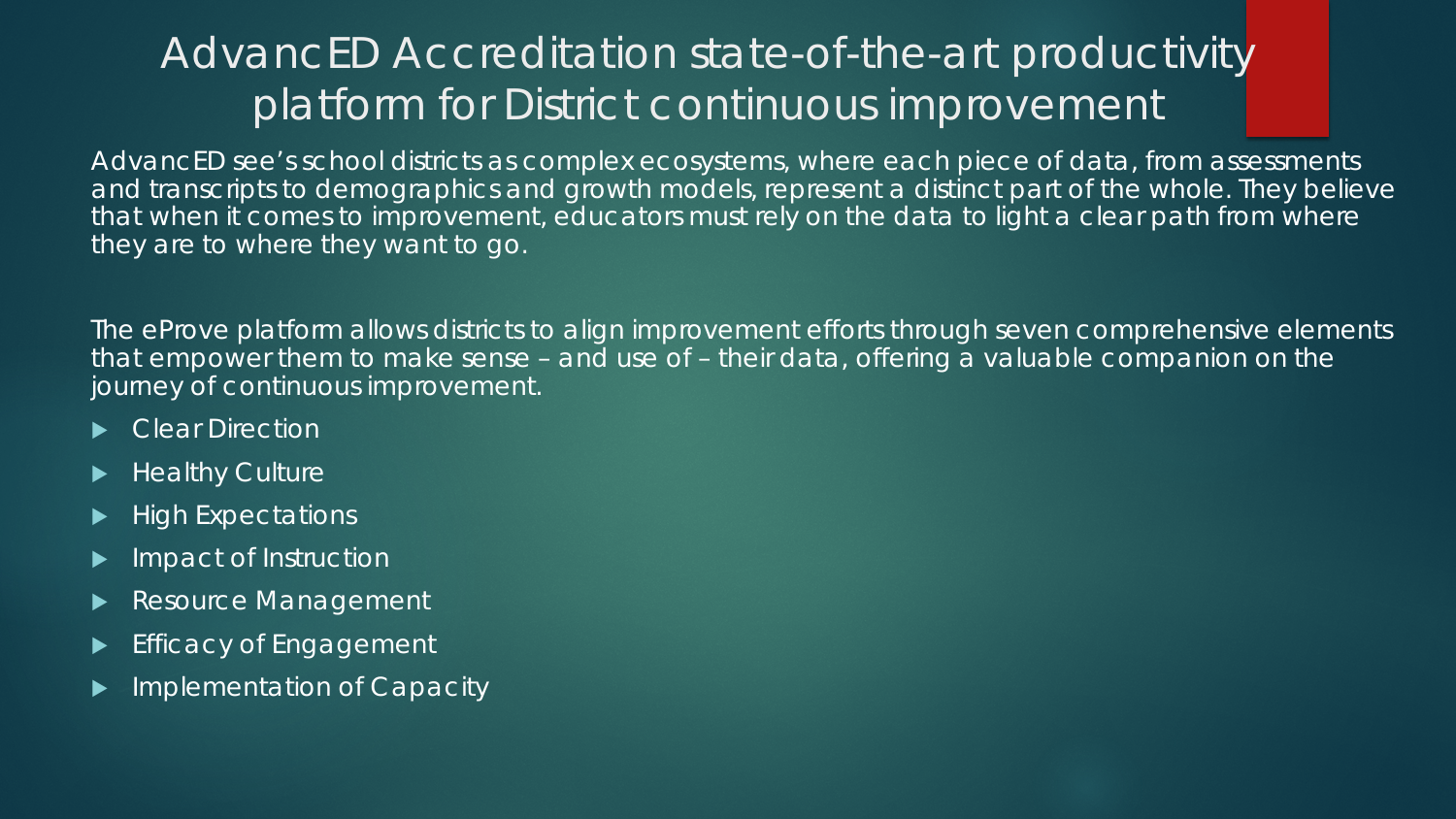### eProve™ surveys

AdvancED surveys employ time-tested, research-based questions that produce useful, relevant results, empowering districts to turn knowledge into practice.

Monitoring stakeholder perceptions helps districts:

- Engage stakeholders in continual communication
- ▶ Use perception data for continuous improvement
- Generate data and evidence for improvement and accreditation
- Gain support for improvement initiatives

Surveys address:

- Parent, student and staff perceptions
- School climate and culture
- Teaching and learning pedagogy
- Student engagement
- Teacher and leadership peer perceptions
- Professional learning
- School improvement monitoring

#### Valuable Results

Surveys provide a unique and growing collection of data from students, parents and teachers about their experiences with their districts and schools, their beliefs about teaching and learning, their educational aspirations and a host of related topics.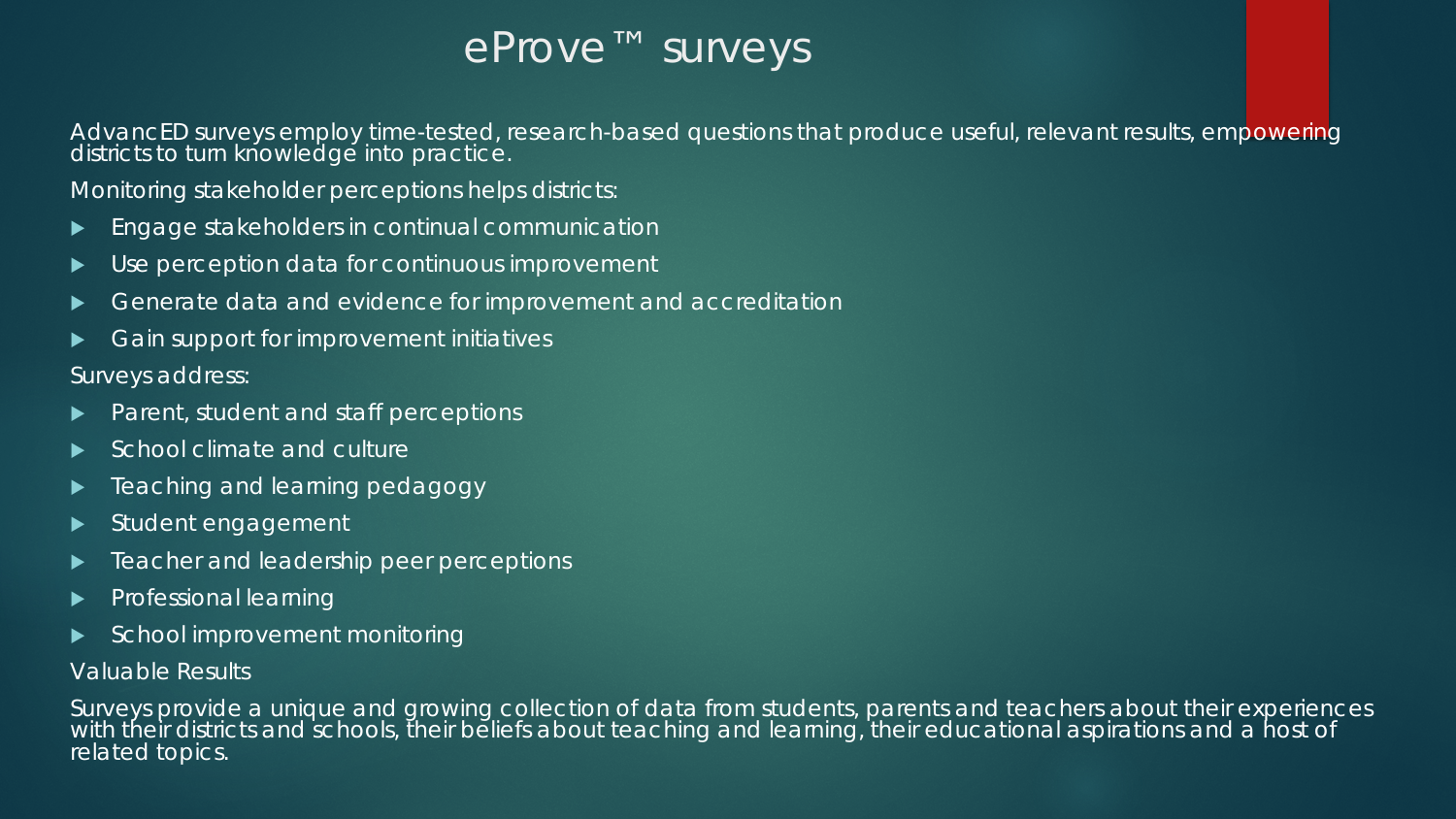#### eProve Effective Learning Environments Observation Tool

AdvancED looks for districts to look beyond the obvious. They believe that getting to the root of strengths and weaknesses in the classroom requires asking strategic, in-depth questions and hearing honest answers. For example: Are students immersed in positive learning experiences? Are they connecting content to real-life situations? How do they react to classroom rules and expectations? Are they willing to take risks with learning?

The AdvancED Effective Learning Environments Observation Tool (eleot), a learner-centric, formative tool, answers these questions and more by providing quantifiable data that focuses on students and informs improvement efforts to create the most optimal environments for student learning.

Effective Learning Environments

They see the learning environment more than the building, desks and smartboards, an effective learning environment encompasses many of those previously intangible elements students need. They assert that students learn better when surrounded by an environment that:

- $\blacktriangleright$  Is equitable, supportive and well-managed
- Maintains high expectations
- Facilitates active learning and engagement
- Monitors student progress and provides feedback
- Promotes students' use of digital tools

eProve surveys empower the schools to,

- Capture key stakeholder feedback
- Target professional development
- $\blacktriangleright$  Identify areas of strength and weakness
- Monitor progress of improvement efforts
- Focus improvement initiatives and elevate overall district quality and student achievement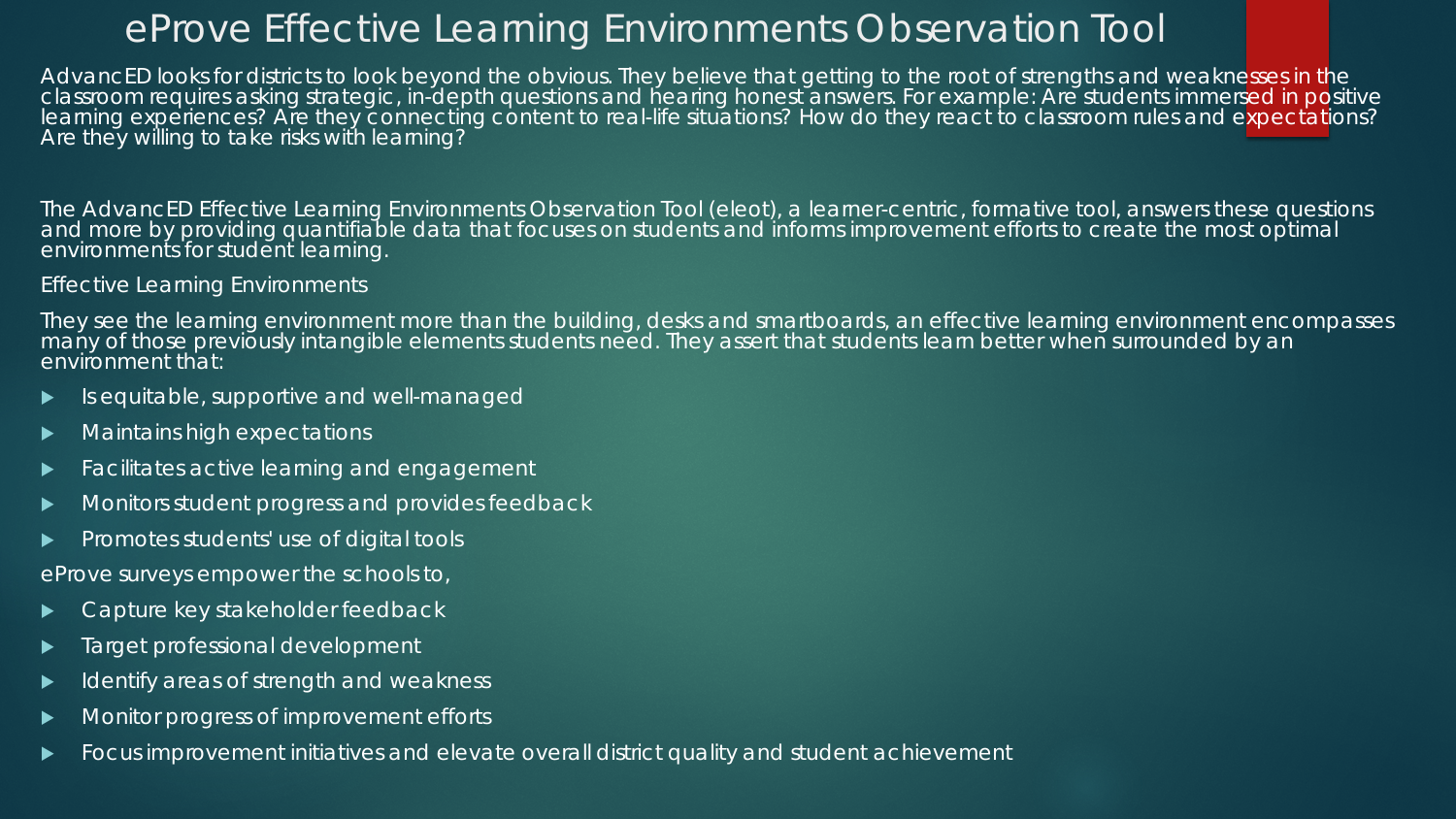### Index of Education Quality<sup>®</sup> (IEQ<sup>®</sup>)

AdvancED Accreditation is not about earning a label for a one-time evaluation. Rather, it recognizes and supports the journey of continuous improvement. The Index of Education Quality<sup>®</sup> (IEQ<sup>®</sup>) is a formative measure for placement on a continuum of performance, pinpointing areas of success as well as areas in need of support and/or focus.

The Index of Education Quality provides a holistic measure of overall performance. By basing the score on data aggregated from each AdvancED Standard and diagnostic results from student, parent and staff/teacher surveys, the IEQ framework recognizes and supports the whole continuous improvement journey. Each institution's IEQ provides a benchmark to assess and guide future decisions.

By analyzing the components of an IEQ score, a district can focus their attention and actions on activities and systems that optimize learning for all students.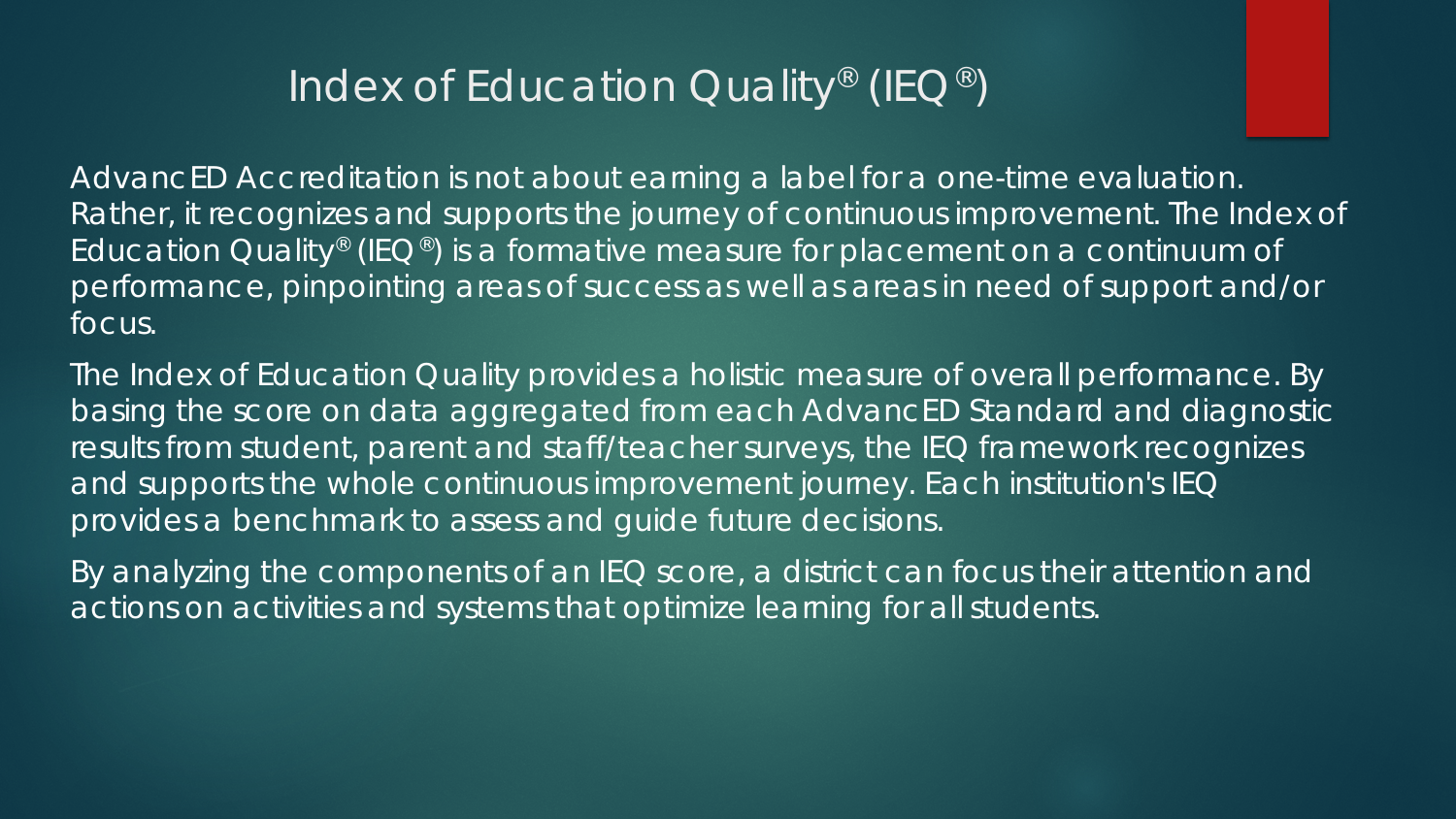#### AdvancED Accreditation District Preparation

Step One LEARN and SHARE

District and schools will gather shared perspectives and experiences form stakeholders and leant about how the work of the school impacts every stakeholder and especially students

District and schools will gain a clear understanding of the perceptions and beliefs of the district and schools education community

District and schools will gain an understanding by examining teaching and learning experiences and outcomes

District and schools will then synthesize and analyze data from multiple data sources to gain a comprehensive understanding of your institution's current reality

Such as:

- ▶ Students, Teacher, Staff, and Parent Climate & Culture Survey
- ▶ Student and Teacher Inventory Surveys
- State, District, and School Performance, Discipline, attendance and Early Warning **System Data**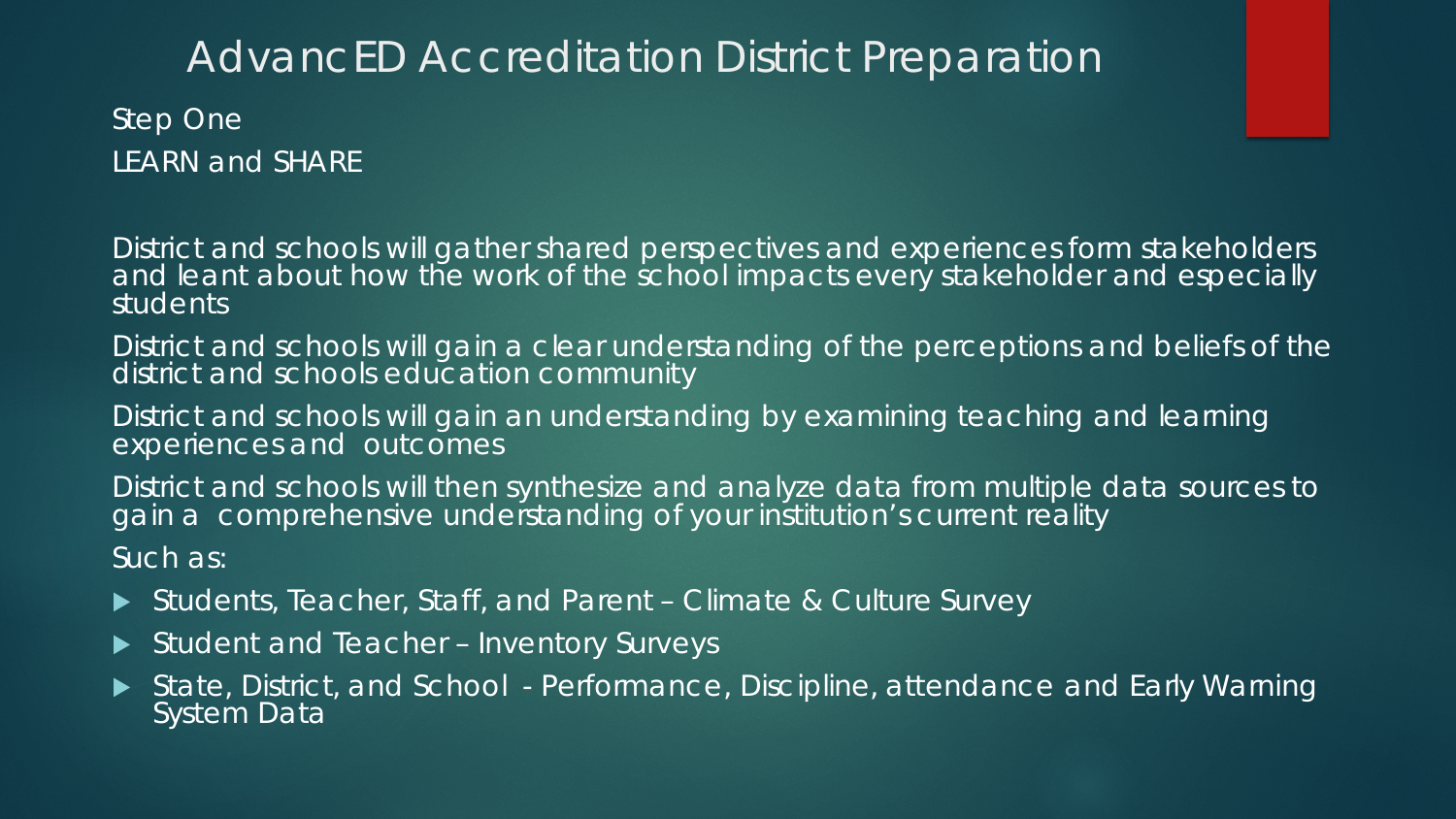#### AdvancED Accreditation District Preparation

Step Two EXAMINE and PLAN

District and schools will conduct a critical self-analysis whereby they will examine the work of the district and school against research‐ based factors and ask Defining the vision for the school as well as setting the strategic direction to achieve the vision

(District Strategic Plan and School Improvement Plan problem solving model).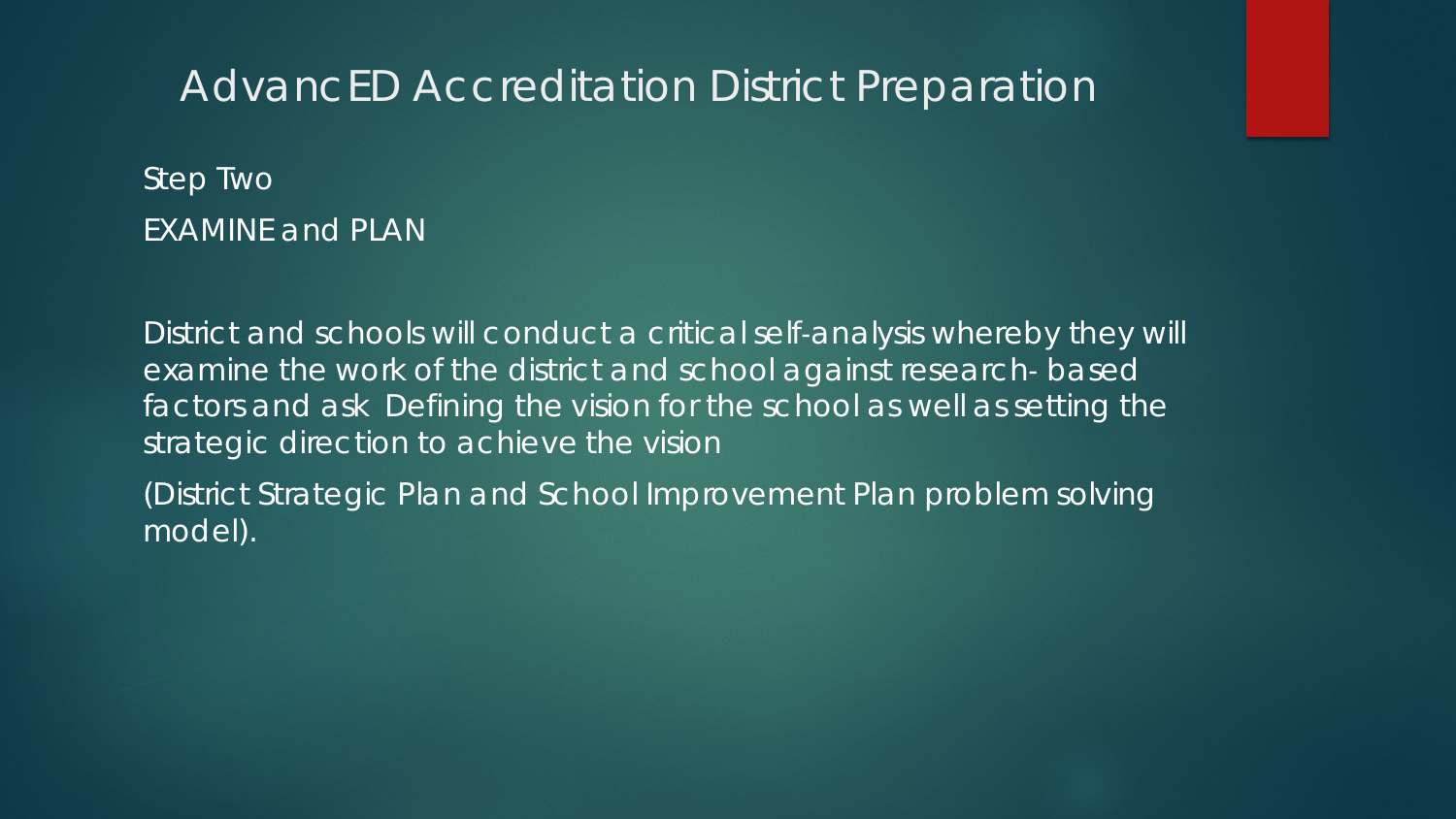### AdvancED Accreditation District Preparation

Step Three

ACT and EVALUATE

District and schools will plot the journey, initiate actions to begin the journey. Gather evidence of actions initiated and determine the results, evaluate results, and continuously monitor and adjust.

Evidence – Detailed District Strategic Plan and School Improvement Plan including timeline/milestones, measures of success, ownership and funding.

District Strategic Plan

[http://www.osceolaschools.net/about\\_us/strategic\\_plan](http://www.osceolaschools.net/about_us/strategic_plan)

School Improvement Plans

<https://www.floridacims.org/districts/osceola>